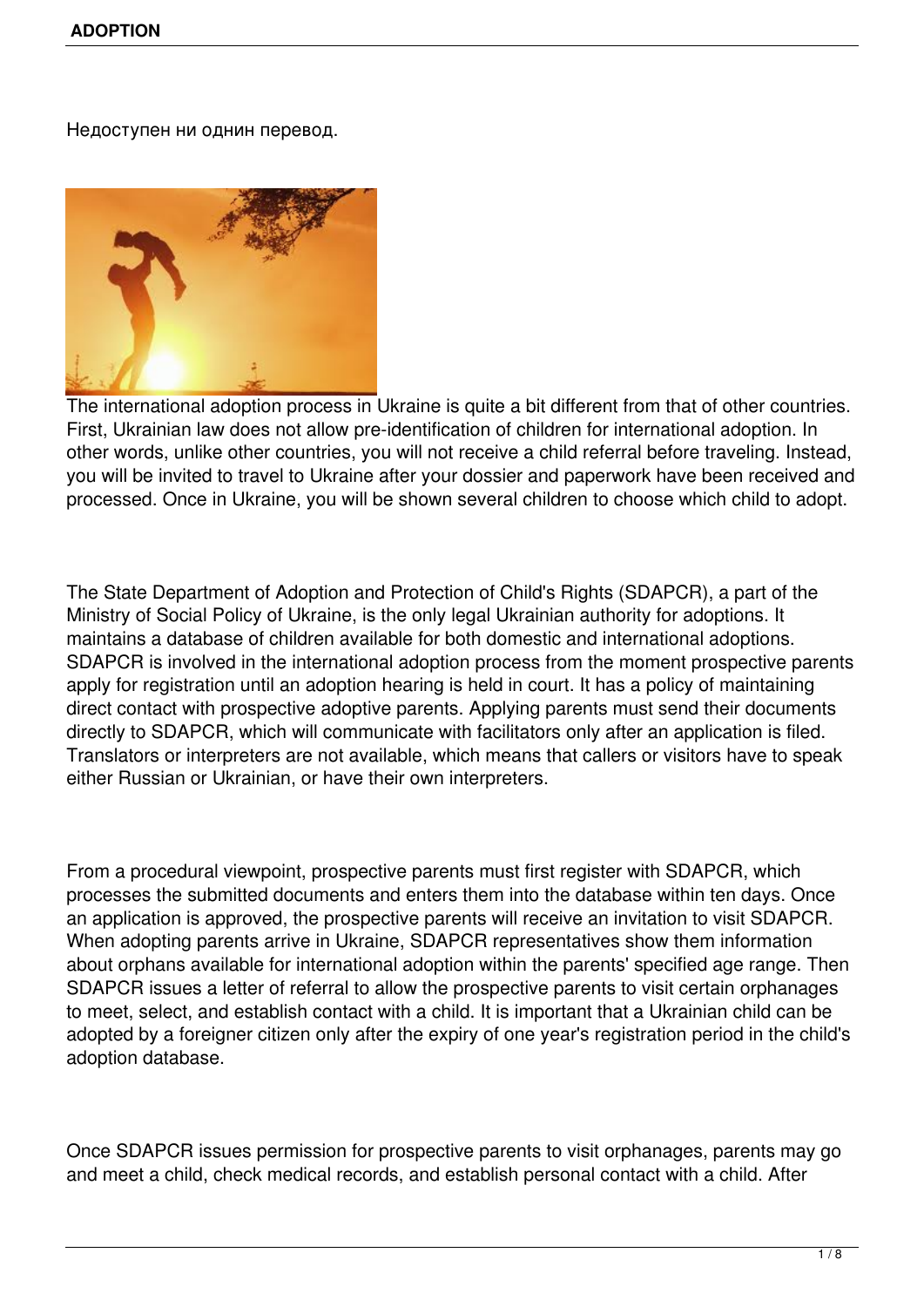prospective parents identify a child they wish to adopt, the file for the case is presented to a judge in the region where the child is from. (Note: The power to approve or deny an adoption rests solely with an individual judge.) The judge's decision to approve (or deny) the adoption is based only on a review of the documents pertaining to the adoption.

The judge's decision usually is announced and issued on the same day as the hearing, and adopting parents must attend the hearing. However, unless the judge grants an "immediate execution," the decision does not take effect for one month. (Such waivers are granted only when there is clear evidence that a delay could endanger the child's health.) During this one-month period, the adoption can be appealed. Once the decision takes effect, the new adoptive parents are granted parental rights and legal responsibility for the child.

# **Age Requirements**

- You must be 15 years older than the child you are wanting to adopt

## **Health Issue Requirements**

- You must be free of AIDS, Syphilis and TB to adopt from Ukraine

 - Those with physical disabilities CAN adopt from Ukraine as long as they can care for the child

## **Available Orphan Requirements**

 - Children must be on SDAPCR registry for one year before they are available for international adoption

 - Children with medical conditions listed on the Ministry of Public Health Protection are available as soon as they are processed at SDAPCR (usually two months)

## **Current Ukraine Law Requirements**

- NO commercial intermediaries may take part in the process of adoption

 - There will be NO fees except those for court filing, notaries and translation and similar services.

 - The only adoption organization that can legally show you pictures of available children is SDAPCR, located in Kiev, Ukraine.

 - The only adoption organization that can legally give any information on the children available for adoption is SDAPCR, located in Kiev, Ukraine.

## **Adoption procedure**

Step 1: Preparation and filing of the following documents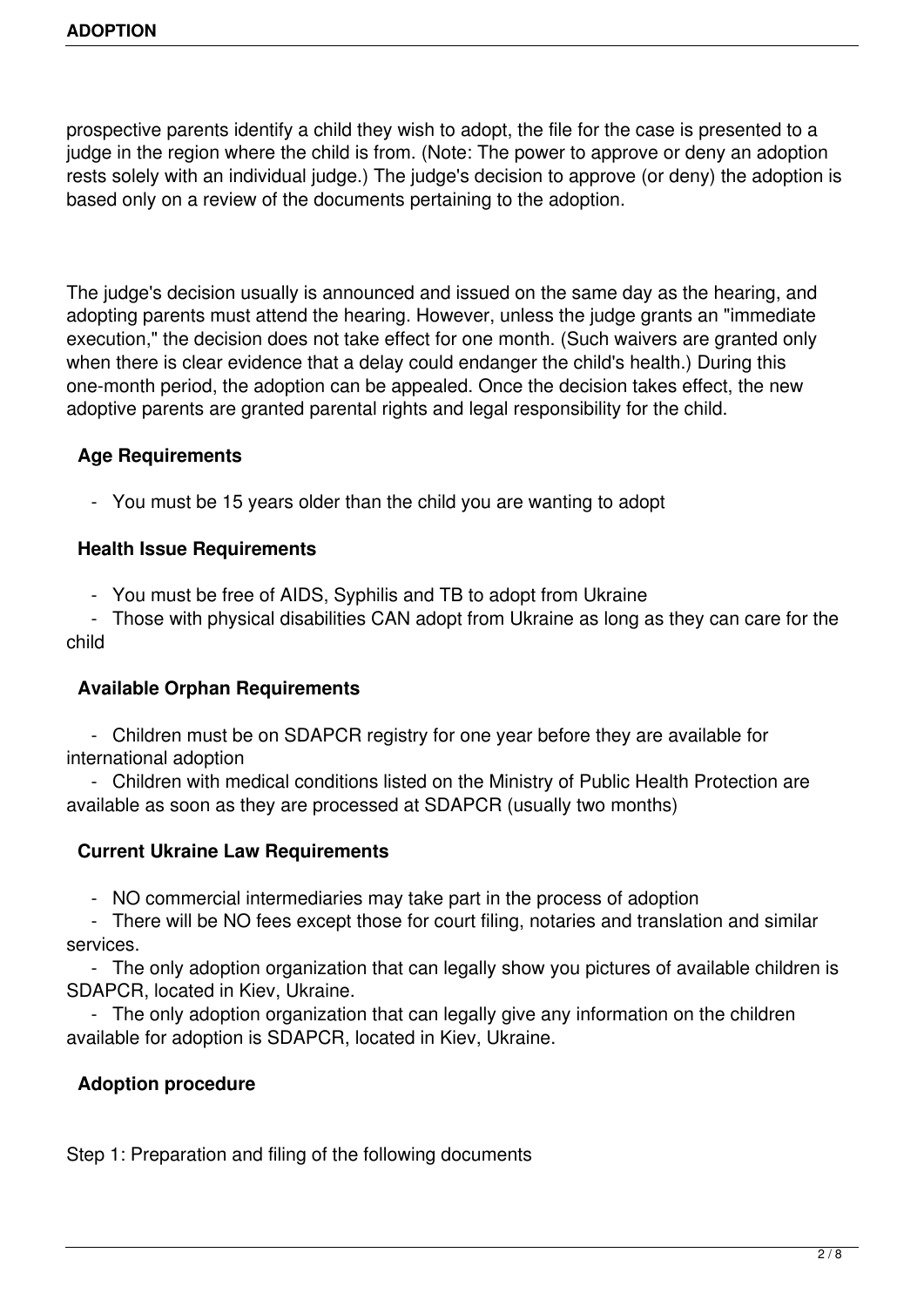1. Application to adopt a child (notarized) must contain names of the spouses, country of residence, contact information, number and age of children you want to adopt; this application should be filed personally or via representative (contact info of representative) at 8/10 Esplanadna St., Kiev, Ukraine.

2. Three (3) copies of passport or other identification document.

3. Resolution of the relevant authority of the country of residence on possibility to adopt a child, indicating an address, living conditions (number of bedrooms, availability of facilities for living of a child), biographical data, family structure (number of persons living with applicants, relation type thereof, own children), applicants' attitude to adoption (2 counterparts). If this resolution is issued by a non-state authority, it should be accompanied by a copy of a license for carrying adoption-related activity.

4. Permit from the relevant authority on entrance and permanent residence of adopted child (except countries with visa-free regime for Ukraine).

5.Two counterparts of each of the following Applications-Obligations:

 -To register the child with the relevant Consulate or Embassy of Ukraine (with indication of the full name and address of the authority) within a month from entering the country of residence together with the child;

-To provide the adopted child with the right to retain Ukrainian citizenship till the age of 18;

 -To file with the above Consulate or Embassy of Ukraine not less then once a year during the first three years after adoption, and once in three years further until the child reaches 18 years of age a report on living conditions and health condition of the child.

 -To provide the above Consulate or Embassy of Ukraine with the possibility to communicate with the child. -To inform the relevant Consulate or Embassy of Ukraine on change of the adopted child's place of residence.

6. If only one of the couple is applicant – notarized consent for adoption from another spouse.

7. Income (salary) certificates for the last 6 months or copies of income declarations for the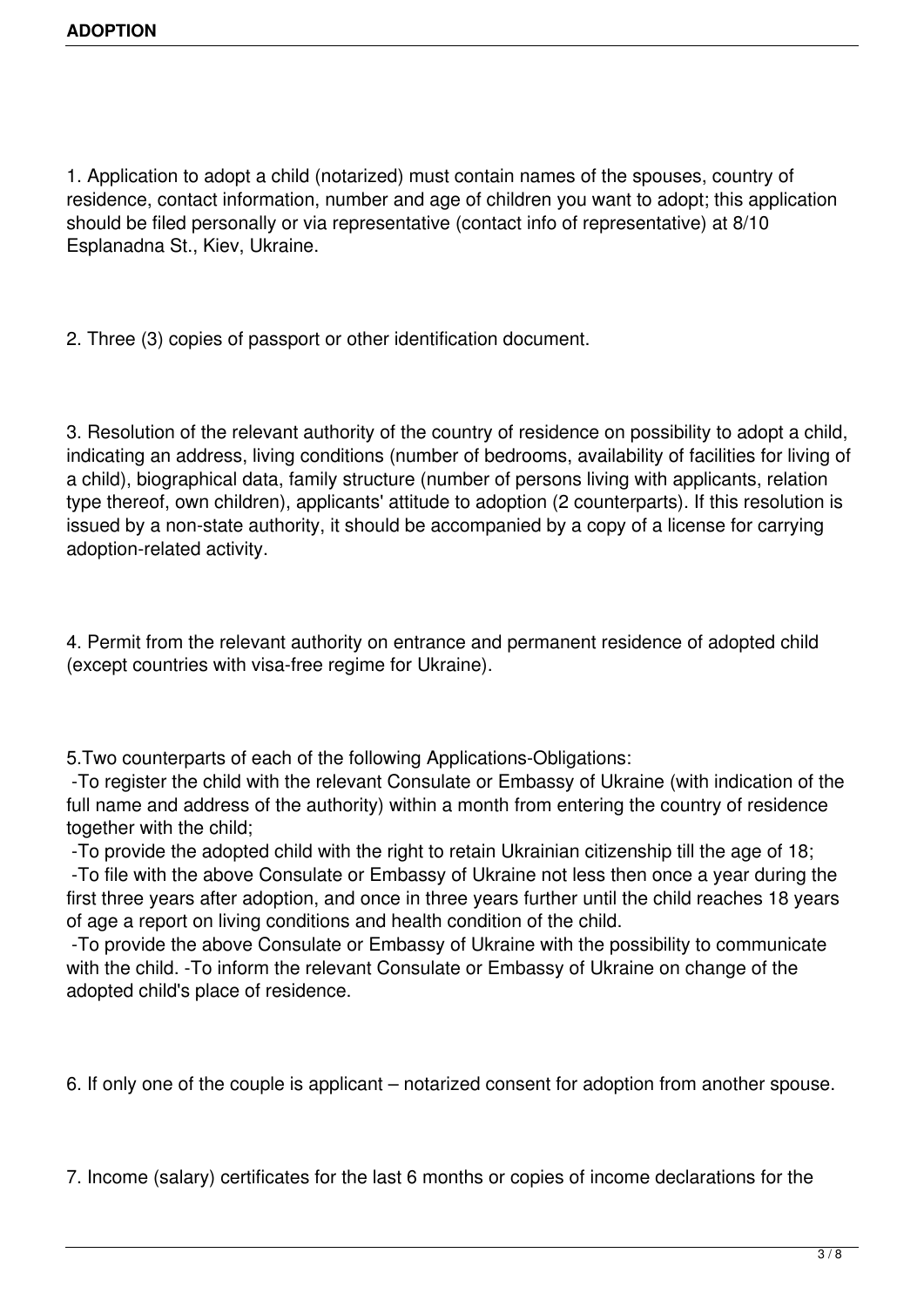previous calendar year, certified by notary or issuing authority.

8. Notarized copy of marriage certificate registered with the relevant authority (two counterparts).

9. Health certificate for each of applicants.

10. Certificate on absence of convictions issued by the relevant authority.

11. Notarized copy of title document for ownership or accomodation right for living premises, with indication of general and living space and number of bedrooms.

12. Notarized written consent of the applicants for disclosure of their information by the Secretariat General of the Interpol and by the law-enforcement authorities of the country(-ies) of which they are citizens and of the country they are residning in (two counterparts)

The above documents are prepared in the applicants' country of residence and are legalized or certified by Apostille (except for copies of passport or other ID) and are filed together with notarized Ukrainian translations thereof.

Step 2: Resolution of the Ministry

Within 10 working days from receipt of application the Ministry:

-reviews the documents;

 -interviews the applicants to determine applicants' adoption intentions and attitute to child upbringing;

-prepares an act on living conditions of the applicants;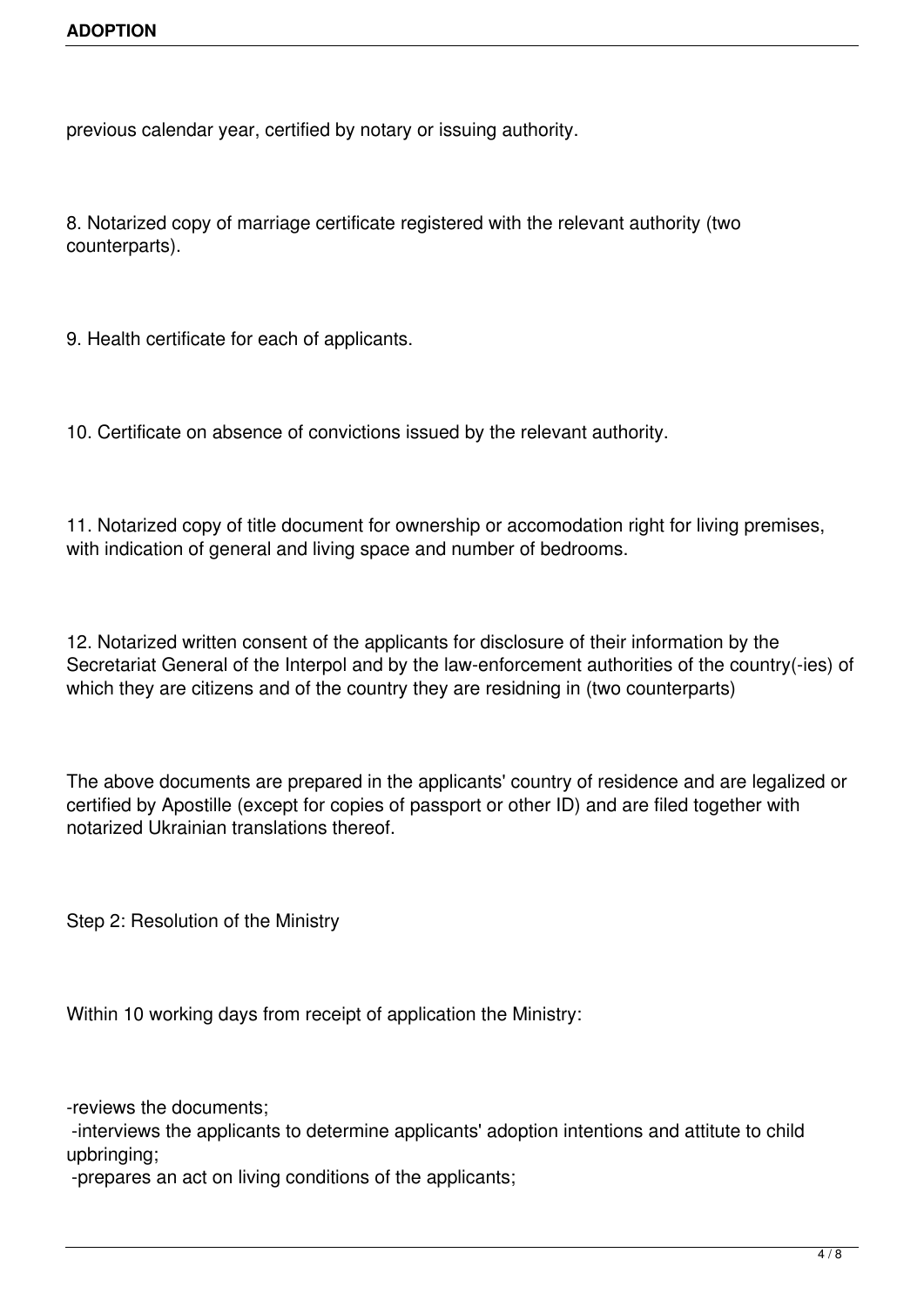-considers the applicants' ability to adopt a child; -issues a corresponding resolution.

If the applicants are denied, a written explanation is provided. If favorable resolution is rendered, however, applicants are registered as candidates. The favorable resolution is valid during 18 months from the date of issuance. If other documents expire within this term, the candidates must renew them and add to their file.

Step 3: Review of children database

The candidates are provided with the following information about each child available for adoption: photo, name, age, current living and care arrangements (without indication of name and location of the institution), existence of siblings, their age and arrangements, the child's special needs (if any).

Step 4: Acquaintance with the child

If the candidates wish to meet one of the children, the Ministry issues a referral, which is valid during 10 days from the date of issuance. During the personal meeting a representative of the Ministry and representative(s) of the child care institution where the child lives should be present. The candidates review the child's personal file, medical certificate, receive information about such child's life, peculiarities of child's development, behaviour, character and recommendations with regard to communication with the child and his/her care. After the first meeting the candidates have the right for further everyday meetings for the duration of the term of referral.

Step 5: Application to adopt a particular child

After meeting the child, the candidates may apply to the Ministry to adopt this child. The application should be in Ukrainian, with indication of full names and place of residence of the candidates, as well as full name, age and current place of residence of the child (institution), and should be supported by other documents, filed by the institution where the child lives.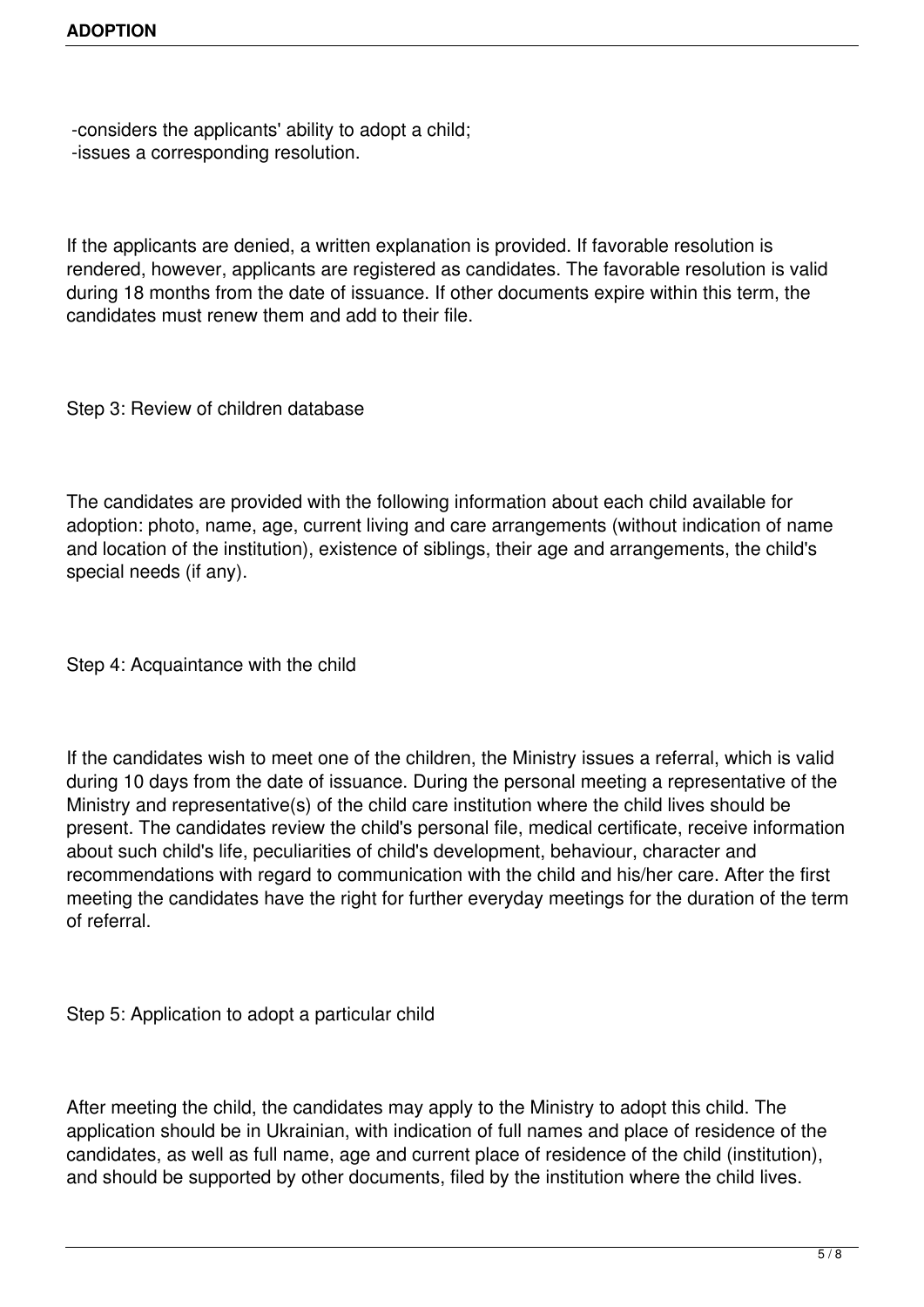Step 6: Final resolution of the Ministry

Within 10 working days from receipt of the second application the Ministry:

- ascertains if the child agrees to adoption;

 - drafts resolution on appropriateness of adoption and its correspondence to the child's interests.

The child's consent for adoption is given in oral or in written form, depending on the child's age and state of health. The representative of the Ministry confirms the child's consent for adoption and explains to him/her its consequences. If the child's age or state of health does not allow the child to realize the fact of adoption, it is performed without his/her consent.

Note that the candidates should appear personally to obtain the final resolution within a month since filing their second application, and file an application on adoption with the court (see step 7) within a month from obtaining such resolution, otherwise it is considered that they refused from adoption.

Step 7: Application on adoption to the court

In case of favorable final resolution of the Ministry, the candidates personally file an application on adoption with the court at the child's place of residence.

Step 8: Court decision

A court hearing of adoption case is held, and if all requirements for future successful child upbringing and development are fulfilled, the adoption right is awarded. Adoption is considered to be granted since entering into force of the court decision.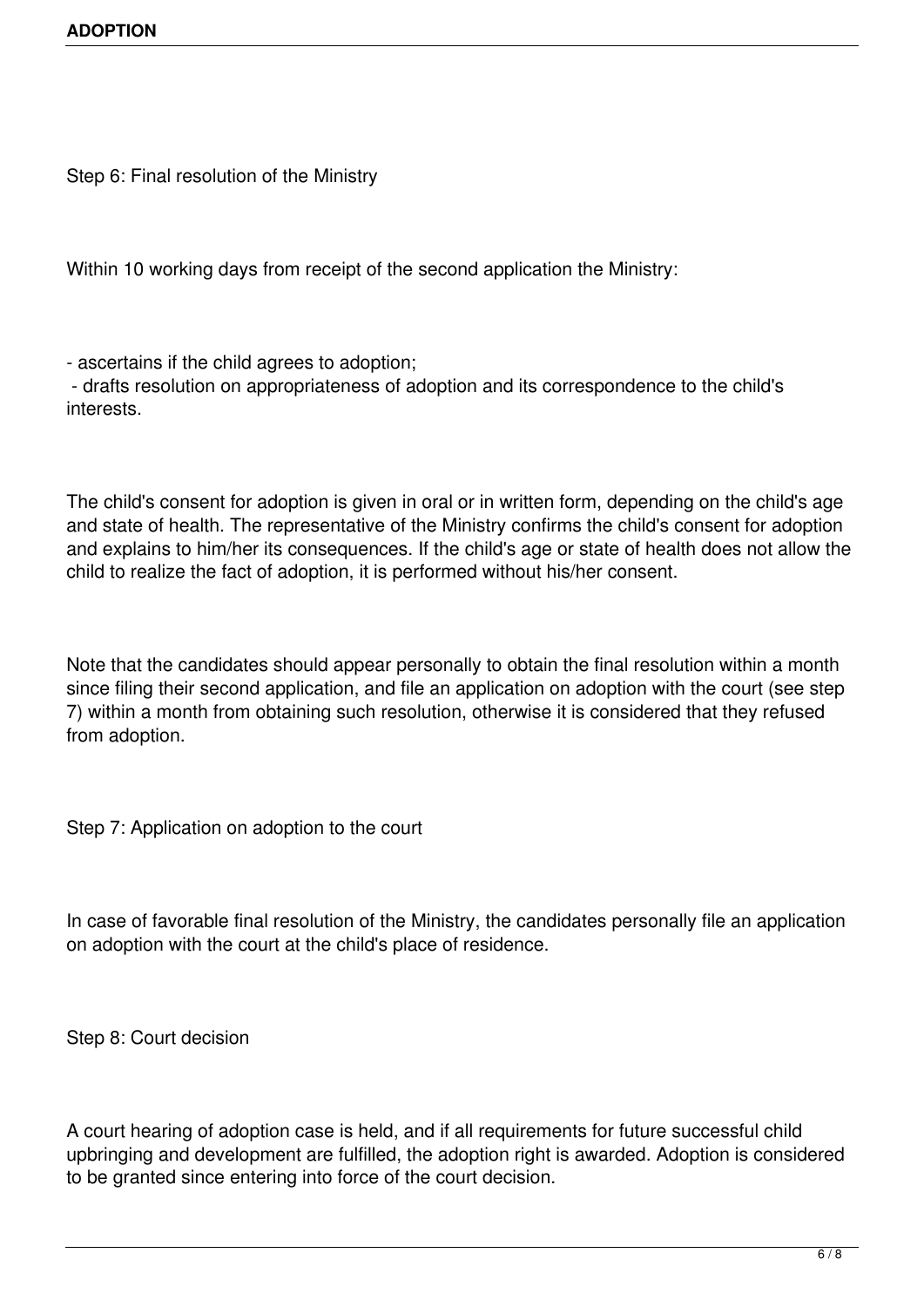Step 9: The adopting parents personally take the child

The adopting parents may personally take physical custody of the child ten (10) days after the court decision enters into force.

Step 10: Adoption certificate

On the basis of the court decision, and the child's old birth certificate, the ZAGS issues an adoption certificate and a new birth certificate.

Step 11: Registration with the Consulate or Embassy of Ukraine

The adopting parents should register the child with the Consulate or Embassy of Ukraine in their country of residence. In addition, the adopting parents should file annual post adoption reports (post placement reports). Significantly, Ukraine does not require you to have post-placement reports completed by a social worker.

As a rule, you must register your child within 30 days of returning to your home country. You register your child by filling out a form and attaching a color passport photo of the child. Send this form to the Ukrainian Embassy along with the child's passport. The Embassy will stamp the passport and return it to you.

The documents required to be submitted to the Ukrainian Embassy or Consulate should be completed in triplicate and must include the following information/commitments:

- To register the adopted child with the respective Consulate or Embassy of Ukraine, including the name and full address of the Consulate/Embassy.